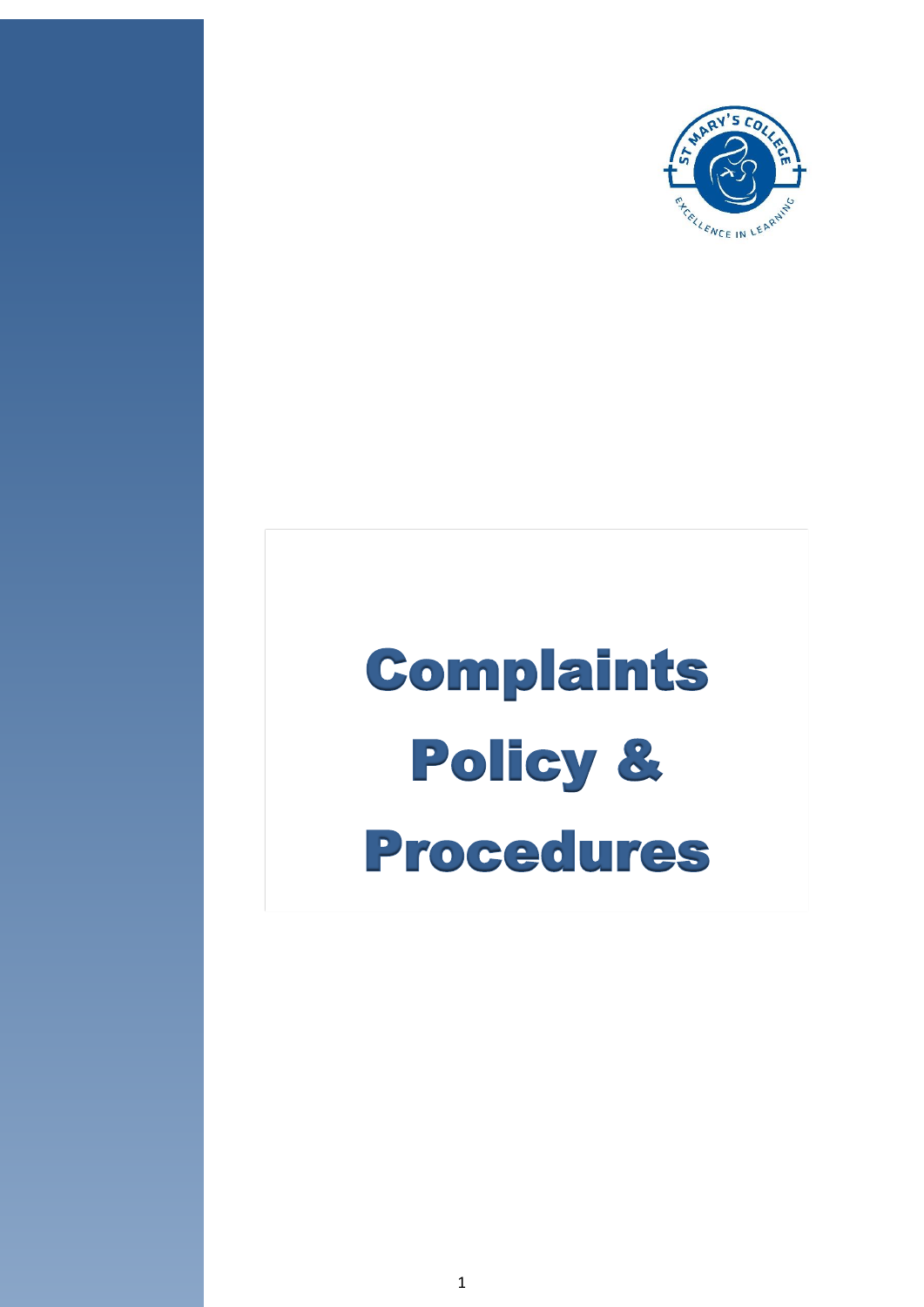## <span id="page-1-0"></span>**Process**

| <b>Responsibility of:</b>                | Principal (Interim) |
|------------------------------------------|---------------------|
|                                          |                     |
| <b>Inclusivity Assessed Date:</b>        | 2019;2021           |
| <b>Quality Impact Assessed Date:</b>     | 2019;2021           |
| <b>Supported by:</b><br><b>Executive</b> | 2019;2021           |
|                                          |                     |
| <b>Approved by Corporation:</b>          | 2019; 2021          |
|                                          |                     |
| <b>Review Interval</b>                   | 2 years             |
| (unless statutory changes apply)         |                     |
| <b>Current Revision Date:</b>            | 2019                |
| <b>Next Revision Date:</b>               | 2021                |
| <b>Published as:</b>                     |                     |
| <b>Electronic Edition</b>                | ⊠                   |
| <b>Hard Copy Edition *</b>               |                     |
|                                          |                     |

\* Available in a range of different formats and languages on request

| <b>Amendments Since the Last Revision</b>           |              |                                                                                                                               |             |
|-----------------------------------------------------|--------------|-------------------------------------------------------------------------------------------------------------------------------|-------------|
| <b>Section</b>                                      | <b>Title</b> | <b>Amendment Summary /</b>                                                                                                    | <b>Date</b> |
| <b>Number</b>                                       |              | <b>Reference</b>                                                                                                              |             |
| Annual<br>review<br>applied to<br>the whole<br>doc. |              | Updated roles and<br>responsibilities through<br>document.                                                                    | 10/07/2020  |
| Page 3                                              |              | Updated the titles of<br>associated policies &<br>procedures and included<br>mention of the new Low-Level<br>Concerns policy. | 29/11/2021  |

### **Contents**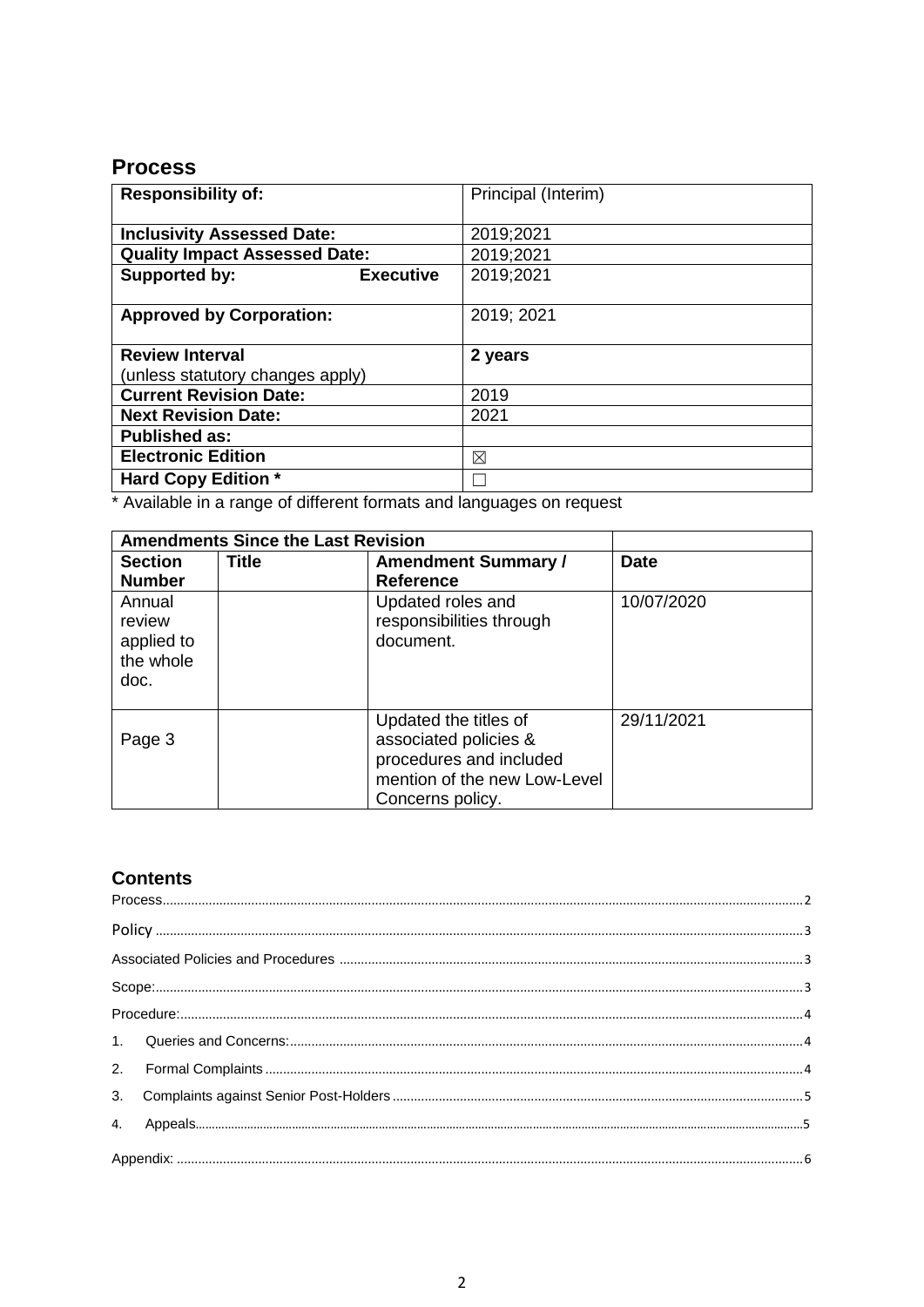## <span id="page-2-0"></span>**Policy:**

St. Mary's College consider complaints as an opportunity to receive valuable feedback. A complaint enables St. Mary's to reflect, analyse and improve our service. We ensure that all complaints are treated seriously and followed up in a sensitive manner.

Our policy is to:

- acknowledge receipt of the complaint.
- respond quickly and sensitively to any query, concern or complaint.
- investigate a complaint thoroughly and without bias.
- provide the complainant with a prompt written response to the investigation findings.
- provide a means of appeal to the complainant.
- maintain records and provide reports of complaints for Senior Managers and Governors Committees.

#### <span id="page-2-1"></span>**Associated Policies and Procedures:**

- 
- HR handbook
- SMC Low-Level Concerns Policy
- SMC Equality Policy **SMC SAFEGUARD SMC Safeguarding Policy** 
	- SMC Whistleblowing Policy
	- Data Protection & Privacy Notice(s)

#### <span id="page-2-2"></span>**Scope:**

The Complaints Procedure applies to all customers, contractors, employees, Governors, students and visitors.

Specific accountabilities of parties are:

- The Principal (Interim) holds ultimate accountability to ensure all complaints receive investigation, response and resolution.
- The Assistant Principal (Quality): has responsibility for the application monitoring and revision of these procedures
- Senior Leaders are responsible for investigating complaints.
- The Governing Body are responsible for approving the procedures and receiving an annual report of complaints.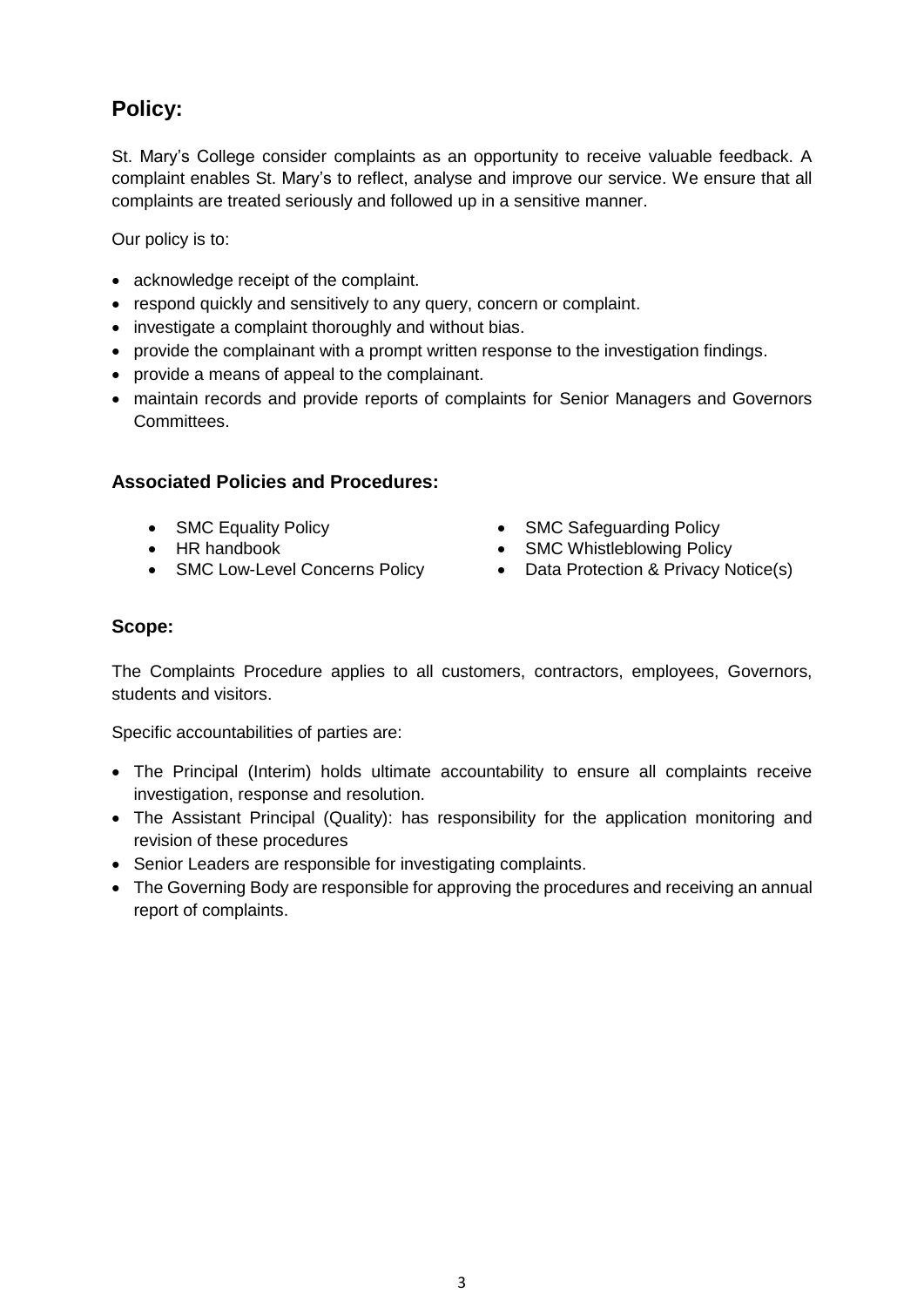## <span id="page-3-1"></span><span id="page-3-0"></span>**Procedure:**

#### **1. Queries and Concerns:**

**1.0** Matters of concern can be raised informally with the person who is most likely to be able to help, e.g. a teacher, tutor, member of the Well-being Team or Manager.

A query or concern can be raised to Sarah Horeesorun, PA to the Principal, who will ensure that matter is directed to the right person.

#### <span id="page-3-2"></span>**2. Formal Complaints:**

**2.0** Complaints (expressions of dissatisfaction) may only concern actions or lack of action by St. Mary's College or individuals with reference to duties or responsibilities, as defined by relevant legislation, regulations and contractual agreements.

**2.1** Formal complaints must be made in writing and addressed to:

The Principal, St Mary's College Shear Brow **Blackburn** Lancashire BB1 8DX

**2.2** The complainant will be expected to state clearly the nature of the complaint and, if appropriate, provide copies of any related documentation.

**2.3** The formal complaints procedure should be followed where a complainant is dissatisfied with the outcome of a review of Centre assessed marking. This only applies prior to external moderation.

**2.4** The Principal will:

- Acknowledge receipt of the complaint without unreasonable delay, ideally within 3 working days.
- Nominate a member of Senior Management (Executive) Team to investigate the complaint. In case of a complaint against a member of Senior Management, the investigation will be carried out by the Assistant Principal: A complaint against an Assistant Principal will be investigated by the Business Manager (See Appendix).
- Endeavour to provide a written response to the complaint within 10 working days and if this is not possible the Principal will provide the complainant with an interim statement.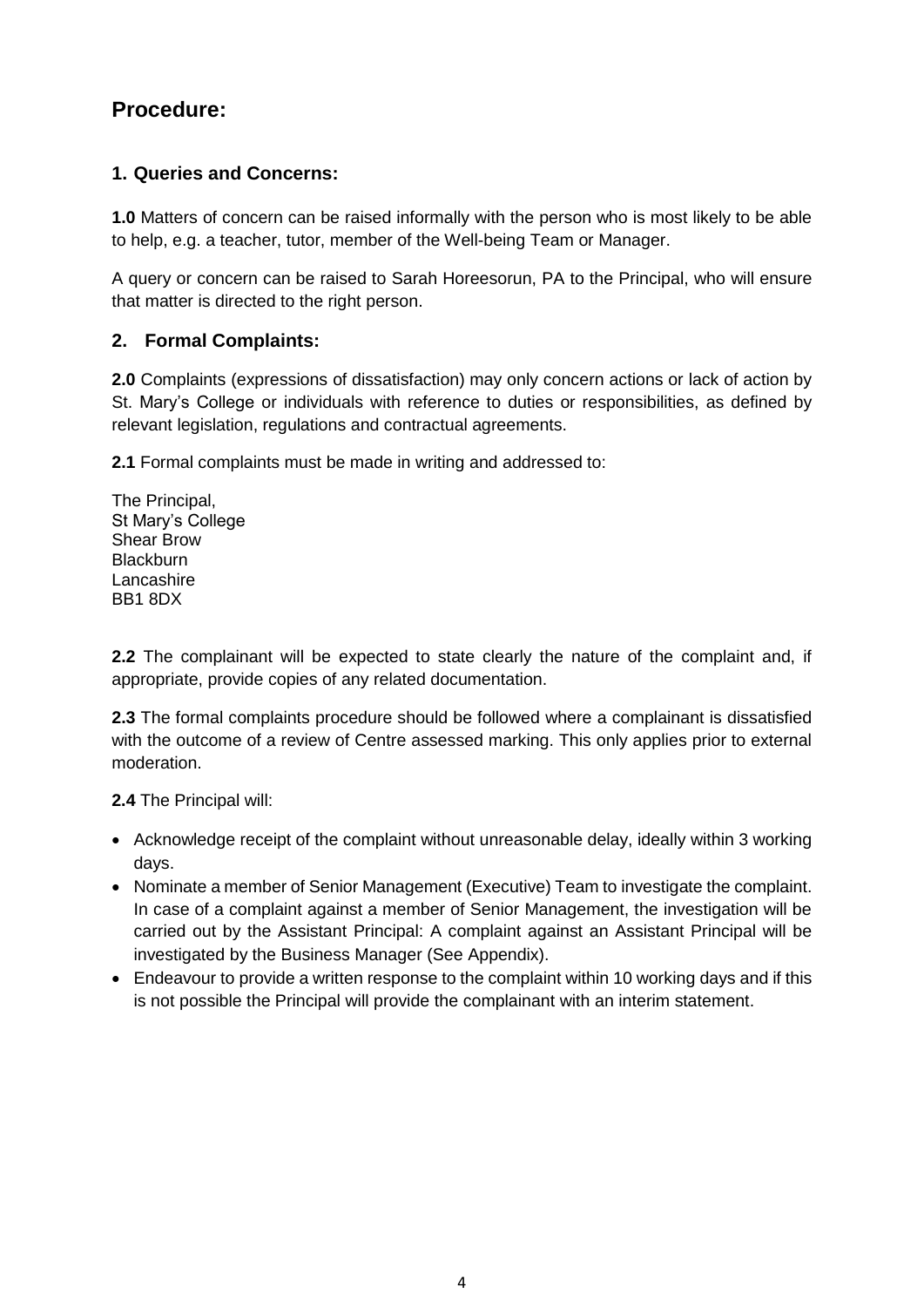#### <span id="page-4-0"></span>**3. Complaints against Senior Post-Holders:**

**3.1** In the case of a Senior Post-Holder, the Senior Human Resources and Operations Manager will investigate the complaint and report back their findings to a panel with two (non– staff) Governor representatives. The Senior Human Resources and Operations Manager will give a recommendation to the panel.

Their recommendation may be one of the following:

- That the complaint should be upheld and action is recommended which may include, as appropriate, disciplinary action.
- That some elements of the complaint are upheld and some elements are not.
- That the complaint is not upheld. Should the Senior Human Resources and Operations Manager determine that the complaint was raised vexatiously, frivolously or maliciously, he/she may initiate a disciplinary investigation into the action of the employee who has raised the complaint.

**3.2** The Senior Human Resources and Operations Manager will inform the Senior Post-Holder of the decision (in writing) and the right of appeal, normally within twenty working days of the final complaint meeting.

**3.3** Where a complaint is not fully upheld the Senior Post- Holder may appeal in accordance with this procedure. The decision will be confirmed in writing alongside the Right to Appeal. Any appeal will be heard by the Chair of Governors.

#### **4. Appeals:**

**4.0** The operation of this Procedure does not remove the right of appeal. Appeals should be made to the Principal or, where the Principal has investigated the original complaint, to the Clerk to the Corporation.

**4.1** The Principal or Clerk to the Corporation will acknowledge receipt of the complaint without unreasonable delay, ideally within 3 working days.

**4.2** Upon further investigation the Principal or Clerk to the Corporation will endeavour to provide a written response to the continued concern within 10 working days.

**4.3** If the above does not satisfactorily resolve the complaint the complainant may wish to approach those relevant bodies external to St. Mary's College such as the Department for Education (DfE).